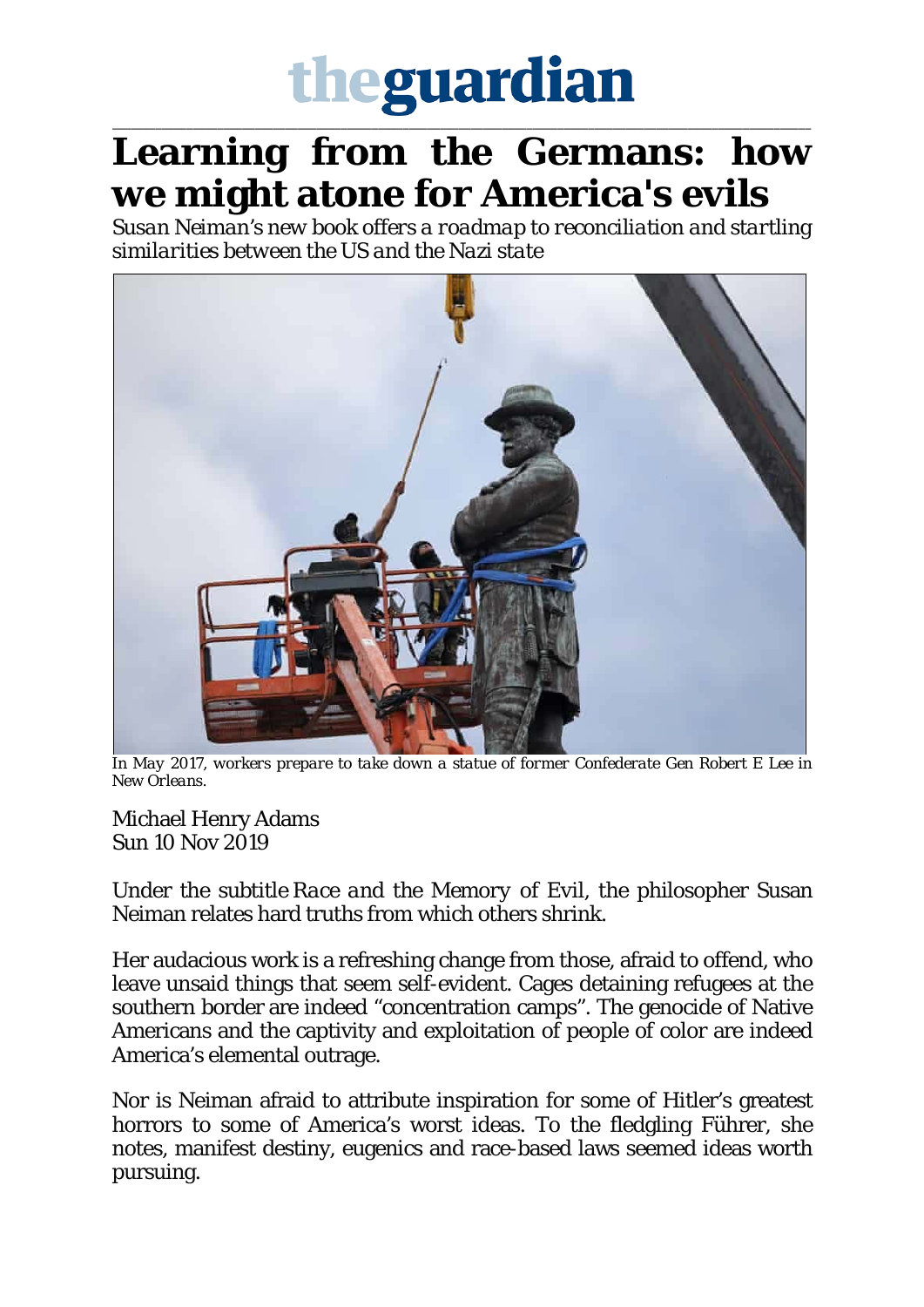A Jew born in segregated Atlanta, Neiman has lived and taught across the globe and now directs the Einstein Forum in Berlin. Immersion in such diversity seems only to have intensified an American characteristic: to question. Her distillation of five years' research produces a powerful tonic.

How did one fail to realize that more of the enslaved died in transit from Africa than did inmates at Auschwitz? Why did one never learn that only 522,000 Jews lived in Germany when the Nazis assumed power?

That £20m was granted by Britain's parliament as compensation to slaveowners in 1833 is common knowledge. But who knew that it was raised with private loans and accrued interest meant taxpayers did not finish paying it off until 2015?

Those who find the black experience much milder than Nazi mass murder are liable to think Neiman's juxtaposition of Germany and the US farfetched. No matter. Side by side, she compares and contrasts both powers via their definitive episodes of evil.

On the one hand stands the 300-year history of the Middle Passage, black bondage and "slavery by other means". Its corollary is a dozen-year nightmare. Neiman does not posit an Olympics of suffering. She diminishes neither crime. Instead she reveals how far America lags behind Germany in reckoning with its sullied past.

Learning from the Germans contains good news: we too can undertake *Vergangenheitsaufarbeitung:* a working-off of the past.

What have Germans to teach us? One thing is that a quest for atonement, for recognition of shame, is not in itself shameful. Contrition, leading to reconciliation, need not "foul our nest". Nor, as neoliberals and nationalists warn, as National Socialists once threatened, will it encourage Bolshevism.

As with the fall of humankind in George Herbert's poem Easter Wings, our failures at justice offer an opportunity. Neiman insists the following are essential: admitting criminality, offering earnest apology and meaningful recompense for historic transgressions, embracing notions of Enlightenment-era universalism. All this is required to become our best selves, addressing the trauma of both victim and perpetrator.

Redressing disgrace offers a chance to be restored to respectful inclusion in the world community, to become whole. Or as Herbert puts it:

*Let me combine, And feel thy victorie: For, if I imp my wing on thine,*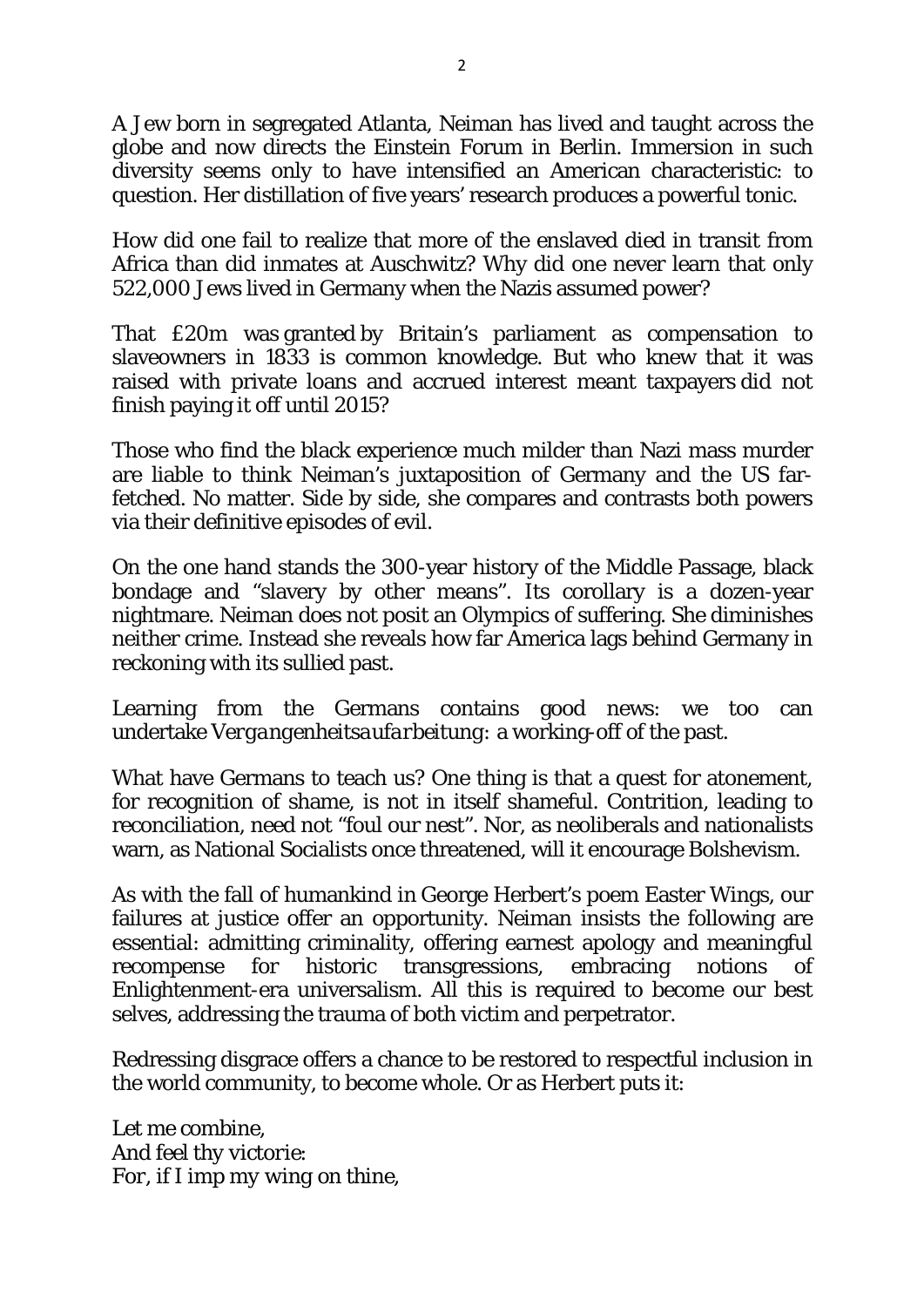## *Affliction shall advance the flight in me.*

Examining each in defeat, Neiman was aghast to discover how alike Confederates and Nazis were. Each group of warriors, vanquished pursuing a "glorious cause", had "only been following orders, defending their homes, family and friends". Each determined that they and theirs had suffered most among millions murdered, maimed or harmed.

In Germany, "Denazification" was as loathed as the loyalty oath during Reconstruction. Following a slow start, East Germany outpaced West in "working-off the past". Committed communists were eager to distinguish themselves from former countrymen they contended were still allied to the old regime. But in reality, Neiman shows, both governments, riddled with former Nazis, were still "morally myopic". In the west, starting in the 1960s, rebelling youth started the work their parents and grandparents were unwilling to do.

Bucking public opposition, reparations were awarded to individuals, offering a precedent for American restitution for slavery. Meager and difficult to obtain, such payments were nonetheless an important beginning. More significantly, strategically, reparations were paid to Israel. For many in the Jewish state such "compensation" was anathema. For Germans, recalling Versailles, the concept seemed bitter.

Now, in Mississippi, white residents appear reluctant to acknowledge the brutal slayings designed to terrorize blacks after slavery fell. Wrong-headed voting laws still dilute the political power of a large African American population. Neiman spent half a year in Mississippi, she says, not because bias is unknown in the north. Rather, she knew that examining racism there would offer clarity to racism everywhere.

She was right. A century and a half after Reconstruction, this is a state that still eschews Medicaid expansion under Obamacare, a move which without costing locals a dime could benefit all who live in poverty. But the "good ole boys" do not view affordable healthcare as a right. Because it helps black people, it is denigrated as a government handout for "shiftless freeloaders".

It's not all bad. Decades after two white New Yorkers were martyred with a local black man as they sought to register African Americans to vote, the mastermind behind the lynching was brought to justice. Edgar Ray Killen was 80 when he was sentenced for the murders of Michael Schwerner, Andrew Goodman and James Chaney.

On Tuesday, Jim Hood, the forthright Mississippi attorney general who led that landmark case, came within six points of being elected governor.